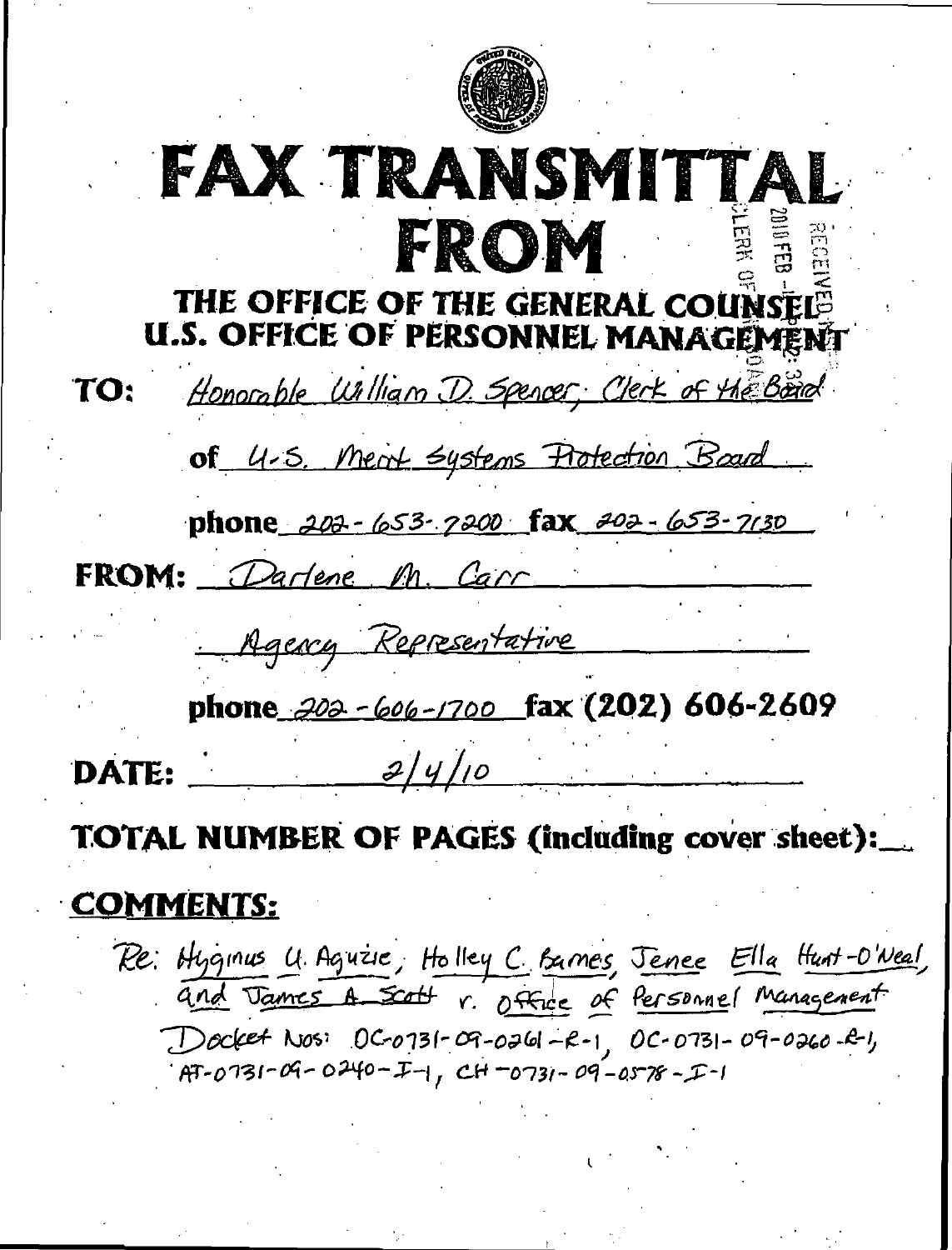# UNITED STATES OF AMERICA MERIT SYSTEMS PROTECTION BOARD

| Hyginus U. Aguzie, Holley C. Barnes,<br>Jenee Ella Hunt-O'Neal, and | Docket Nos.                                  |
|---------------------------------------------------------------------|----------------------------------------------|
| James A. Scott,                                                     | $DC-0731-09-0261-R-1$<br>DC-0731-09-0260-R-1 |
| Appellants,                                                         | AT-0731-09-0240-I-1<br>CH-0731-09-0578-I-1   |
| $\mathbf v$ .                                                       |                                              |
| Office of Personnel Management,                                     | FEB<br>-2010<br>$\overline{4}$               |
| Agency.                                                             |                                              |

### REPLY BRIEF FOR THE OFFICE OF PERSONNEL MANAGEMENT

#### Introduction

On January 14, 2010, the Merit Systems Protection Board (MSPB; the Board) granted the Office of Personnel Management's (OPM's; the Agency's) request for leave to file a reply to Appellant Hyginus U. Aguzie's January 4, 2010 response brief and Appellant James A. Scott's January 5, 2010 response brief in the above-captioned consolidated appeal.<sup>1</sup> Appellant Aguzie and Appellant Scott responded to OPM's December 7, 2009 opening brief on the questions presented in the consolidated appeal, namely:

1. Whether the appellant is entitled to invoke the adverse action procedures of 5 U.S.C, § 7513(d)

<sup>1</sup> Appellants Holley C. Barnes and Jenee Ella Hunt-O'Neal did not file responsive briefs.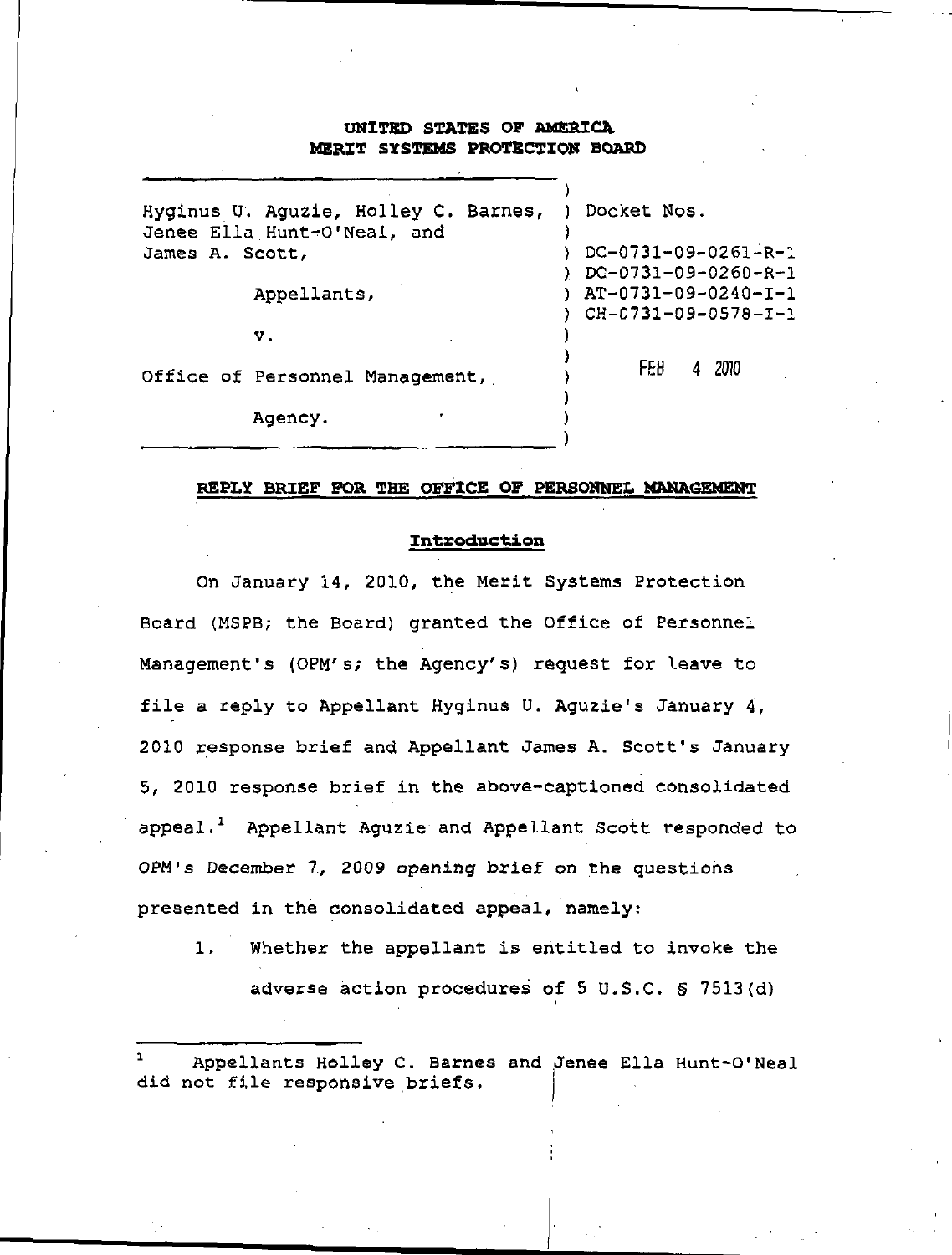to appeal his or her removal, notwithstanding that the removal was ordered by 0PM pursuant to its suitability regulations at 5 C.F.R. Part  $731$ , and if so,

2, Whether review of the other actions on appeal, i.e., debarment and cancellation of eligibilities, remain within the Board's jurisdiction under 5 C.F.R. § 731.501.

Aguzie v. Office of Pers. Mgmt., 112 M.S.P.R. 276, 279 (2009); Barnes v. Office of Pers. Mgmt., 112 M.S.P.R. 273, 275 (2009).

In his response brief, Appellant Scott also addressed unrelated matters, namely, his continuing opposition to consolidation of the appeal, and the merits of his petition for review. (Scott Res. Br. 1-8, Jan. 5, 2010,) Consolidation was appropriate, since the threshold questions of law presented in the Aguzie appeal are unavoidable in the Scott appeal, (See Agency Mot. for an Extension of Time to File a Resp. to the Pet. for Review, & Statement of Good Cause 5, paras. 3-5, Oct. 15, 2009). Further, with respect to Appellant Scott's petition for review, the Agency stated in its opening brief that "after the Board resolves the two questions presented [by the consolidated appeal], it should order additional briefing

 $\overline{2}$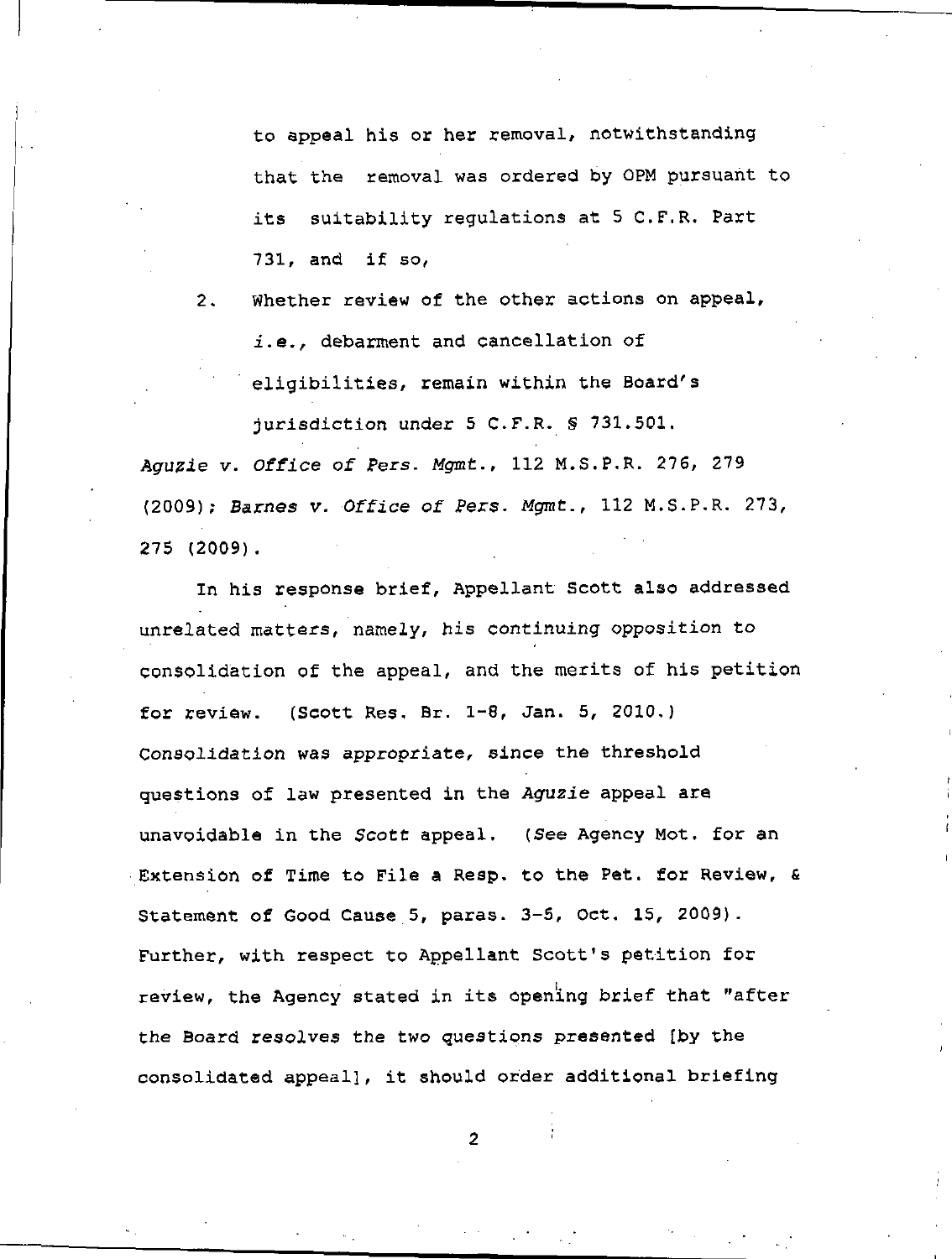to allow 0PM to address [Appellant's] petition[] for review on the merits." (Agency Opening Br. 6 n.2, Dec. 7, 2009.)<sup>2</sup> This reply brief is therefore limited to the questions presented, infra, in the Aguzie appeal.<sup>3</sup>

<sup>2</sup> The Agency contends that Appellant Scott's petition is not ripe for review on the merits until the threshold issue presented in Aguzie is resolved. If the Board does choose to consider Appellant Scott's petition for review without further briefing, however, it should deny the petition for failing to meet the criteria for review in 5 C.F.R. § 1201,115(d) or, in the alternative, should affirm the presiding administrative judge's thorough and well-reasoned initial decision, '

In limiting itself to the questions presented, the Agency also declines to respond to Appellant Aguzie's argument that suitability actions should be limited to the first year of Federal employment as a matter of equity and efficiency, as this is essentially a policy argument, rather than a legal one. (See Aguzie Res. Br. 15-21.) In any event, his policy argument is not well taken because, in fact, OPM's regulations already limit the circumstances under which suitability actions may occur after the first year of Federal employment. Under 5 C.F.R. §§ 731.105(d) and 731.203(d), OPM may take a suitability action against an employee who has completed the first year of appointment in only three circumstances that go to the heart' of the Civil Service examining and staffing system: 1) material, intentional false statement, or deception or fraud in examination or appointment; 2} refusal to furnish testimony as required under Civil Service Rule V; or 3) a statutory or regulatory bar preventing employment in the position. See Kissner v. Office of Personnel Management, 792 F.2d 133, 134 (Fed, Cir. 1986) (an employee's falsification of his or her employment documents does not disappear as a basis for a suitability action during subsequent Federal employment).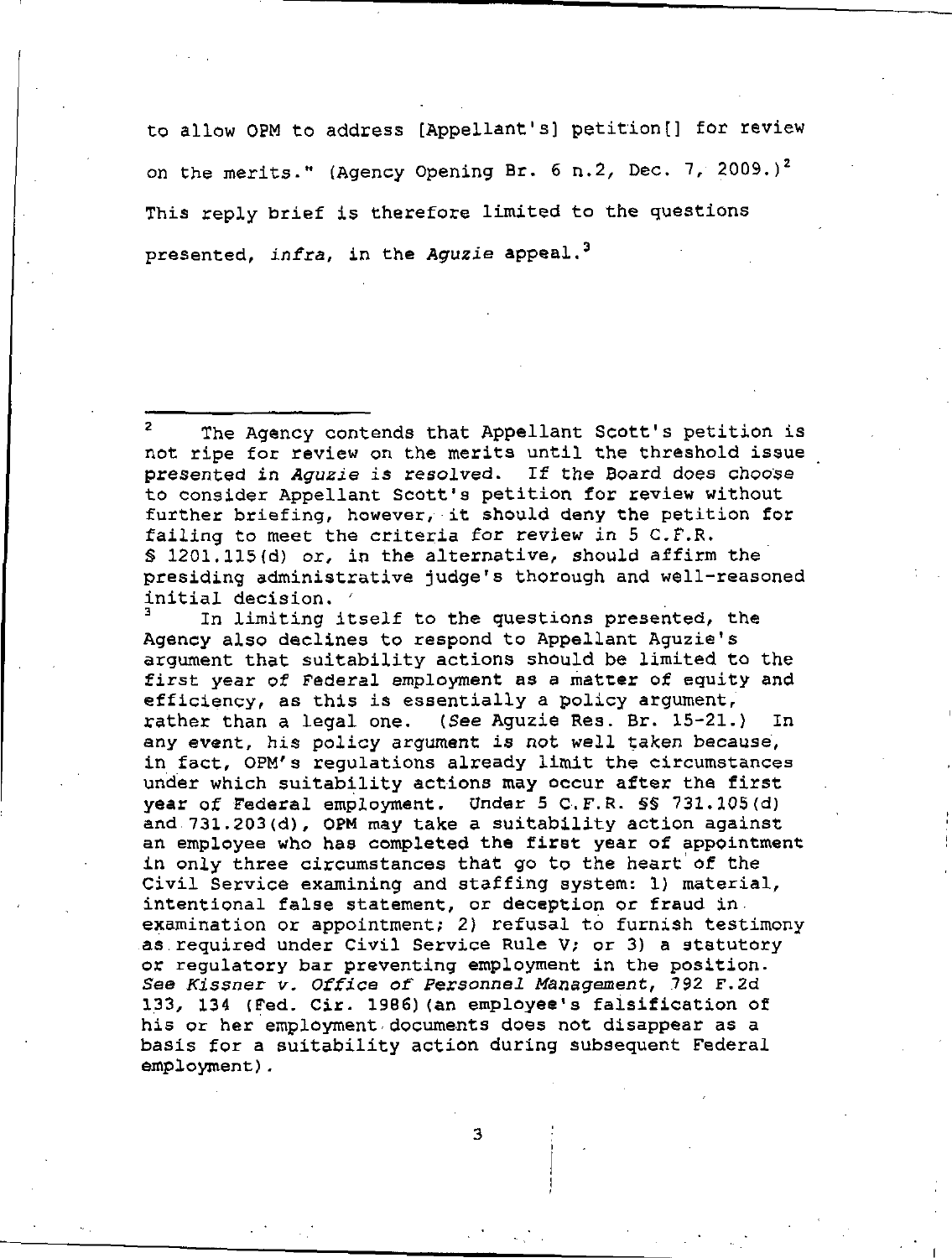#### ARGUMENT

A. The Appellants Fail to Establish that OEM's Suitability Removal Authority is Contrary to Statute; Instead, the Appellants Provide Additional Legal Support for the Argument that the Civil Service Reform Act of 1978 Expressly Reserved OEM's Existing Authority to Take Suitability Removal Actions Independent of 5 U.S.C. Chapter 75

Appellant Aguzie argues that "[s]ince Congress did not exclude suitability determinations from" the Civil Service Reform Act of 1978 (CSRA), "it follows that OPM's suitability determinations are subject to the [CSRA], including Chapter 75 of Title 5 of the U.S. Code." (Aguzie Res. Br. 6, Jan. 4, 2010). Yet as the Agency argued in its opening brief,- OPM's authority to take suitability actions derives from Civil Service Rule V of Executive Order (E.G.) 10577, as amended, which the President issued pursuant to applicable statutory authority, see 5 U.S.C. SS 3301, 3302, and 7301; and which OPM implemented pursuant to Executive Order and its own statutory rulemaking and enforcement authority. (Agency Opening Br. 9-12.) Further, in passing the CSRA Congress ratified Civil Service Rule V by requiring OPM to "execut[e], administer[], and enforc[e]" the Civil Service rules, including Rule V; "to prescribe regulations and to ensure compliance with" the Rules; and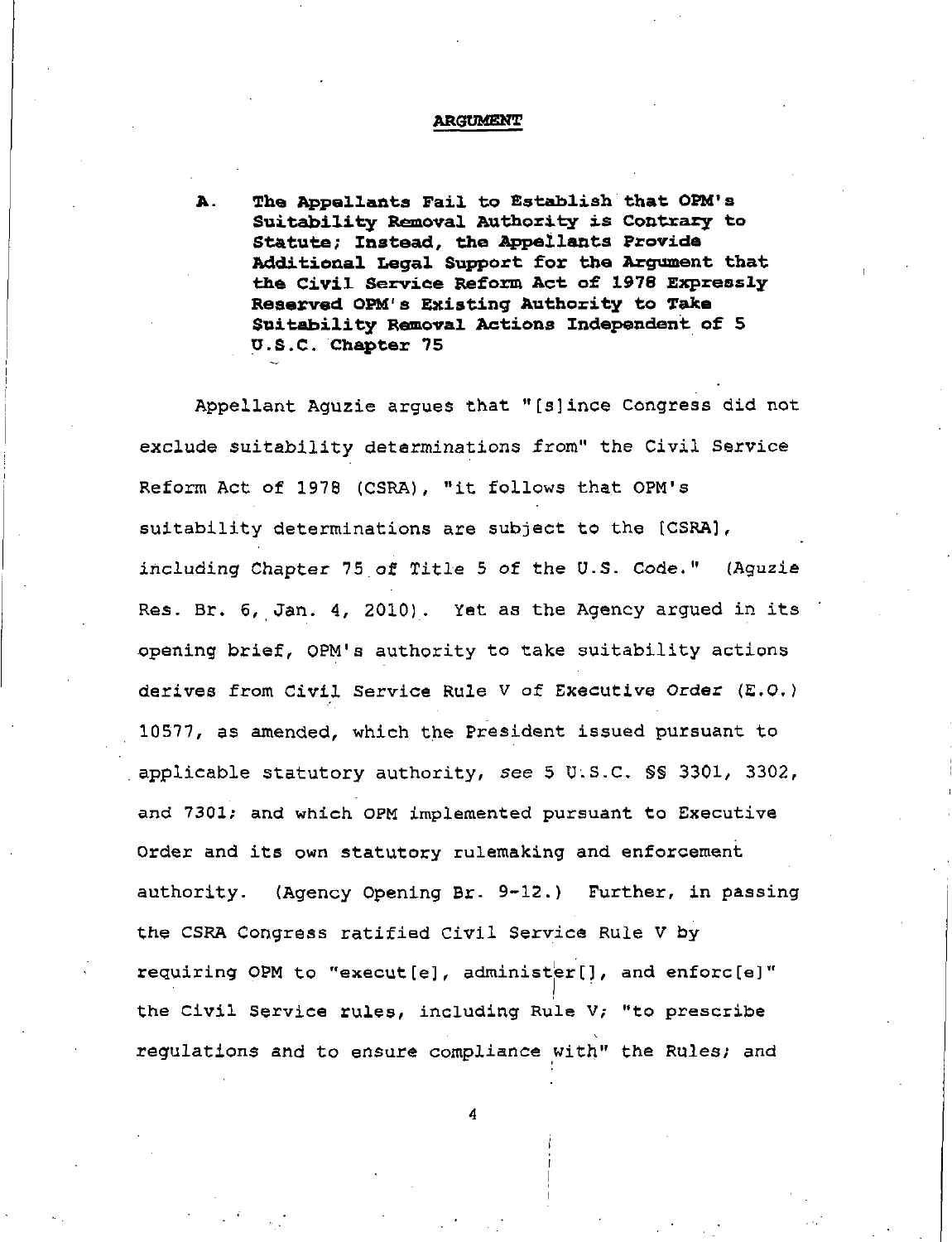to regulate and control competitive examinations "subject to" the Rules. (Id. 17-18, quoting the CSRA, §§ 201 (a) and 906(a)(2), 92 Stat. 1111, 1119, 1121, 1224, codified, in relevant part, at 5 U.S.C. §§ 1103(a) (5), 1104(b)(3),  $1302(a)$ ).

In support of his argument, Appellant Aguzie submits that E.O. 12107, reprinted as amended in 5 U.S.C.  $S$  1101, which conferred upon 0PM the authority formerly exercised by the Civil Service Commission to take suitability actions under rule V, also provided, in section 2-402, that the Order would continue in effect only "until modified, terminated, or suspended," "in accord with section 902(a) of" the CSRA. (Aguzie Res. Br, 7 n.3.) The Appellant misconstrues this as a sunset provision when it is in fact a savings provision.

Section 902(a) of the CSRA, titled "Savings Provisions," provided in relevant part that "all executive orders, rules, and regulations affecting the Federal service shall continue in effect, according to their terms, until modified, terminated, superseded, or repealed by the President, [or] the Office of Personnel Management. . . ." 92 Stat. 1223, 5 U.S.C. § 1101 note. Thus, section 902(a) of the CSRA had the effect of reserving the existing suitability program until such time as the President chose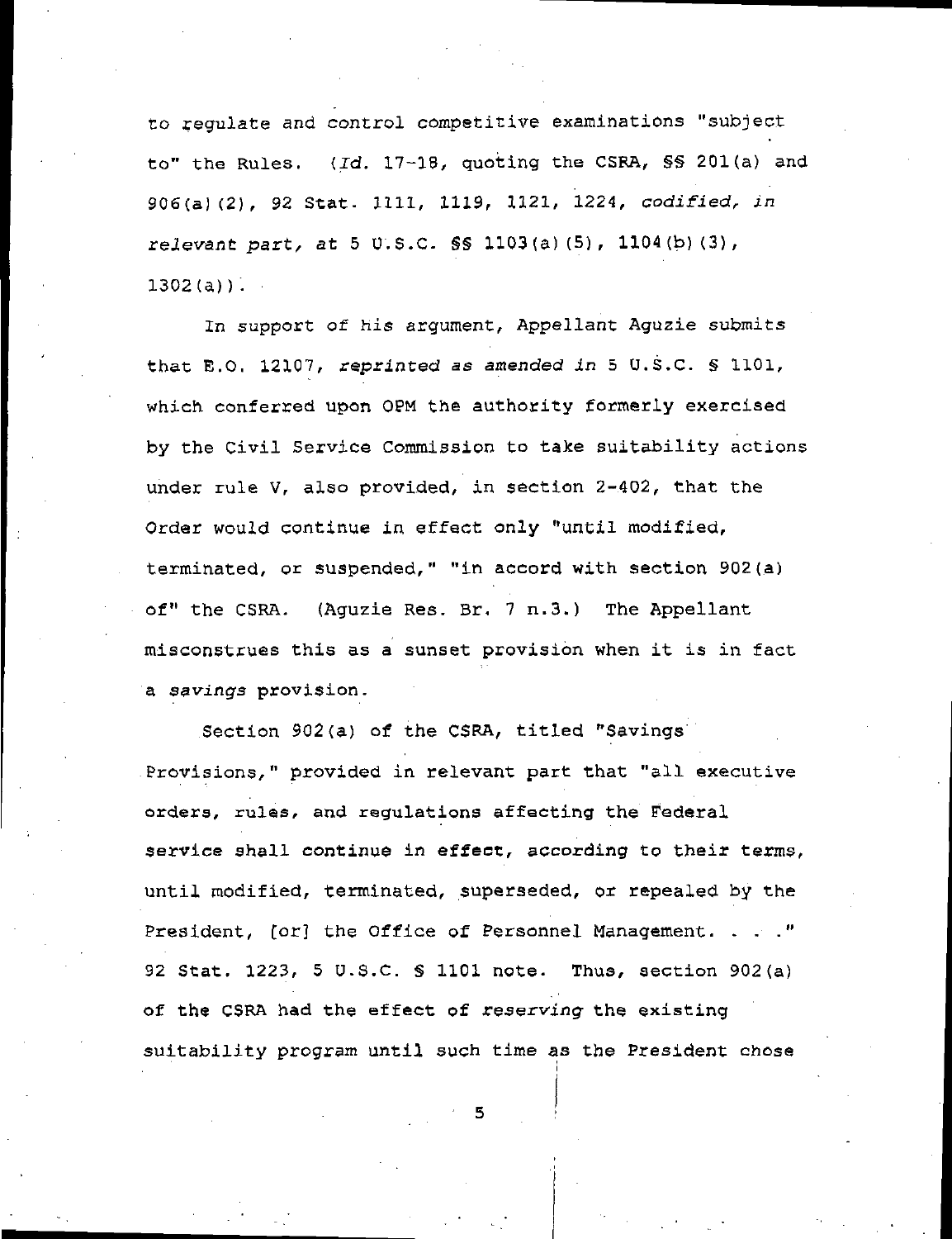to amend Civil Service Rule V or 0PM chose to amend its regulations.<sup>4</sup>

Structurally, section 902(a) of the CSRA, which reserved the Civil Service Rules and regulations, complemented sections 201(a) and 906(a)(2) of the CSRA which, as previously noted, required 0PM to execute, administer, and enforce the Rules and to promulgate regulations consistent with the Rules.<sup>5</sup> It also complemented section 904 of the CSRA, 92 Stat. 1224, 5 U.S.C. § 1101 note, titled "Powers of the President Unaffected Except by Express Provisions," which reserved the President's existing authorities and delegations

As applicable here, section 902(a) of the CSRA reserved the following regulations: 5 C.F.R. Part 731, Suitability, §§ 731.201, 731.302(b), (c) (1978) (governing the Commission's jurisdiction to direct suitability removals under Part 754, and distinguishing such removals from actions "initiated by an agency" under Part 752); 5 C-F.R. Part 752, Adverse Actions by Agencies, § 752.103(b)!(2) (1978) (excluding, from the definition of such adverse actions, <sup>w</sup>[ajn action taken by an agency pursuant to instructions from the Commission"); and 5 C.F.R. Part 754, Adverse Actions by the Commission,  $$754.101(a)$  (1978) (establishing the procedures to be followed when the Commission directed the removal of an employee under  $5$  C.F.R.  $5$  5.4 or 731.302(b)). The Appellant also cites E.O. 12107's reference to 5 U.S.C. § 7135(b). (Aguzie Res. Br. 7 n.3.) This is a savings provision for pre-CSRA labor-management relations policies, regulations, .and procedures with no relevance to

this appeal.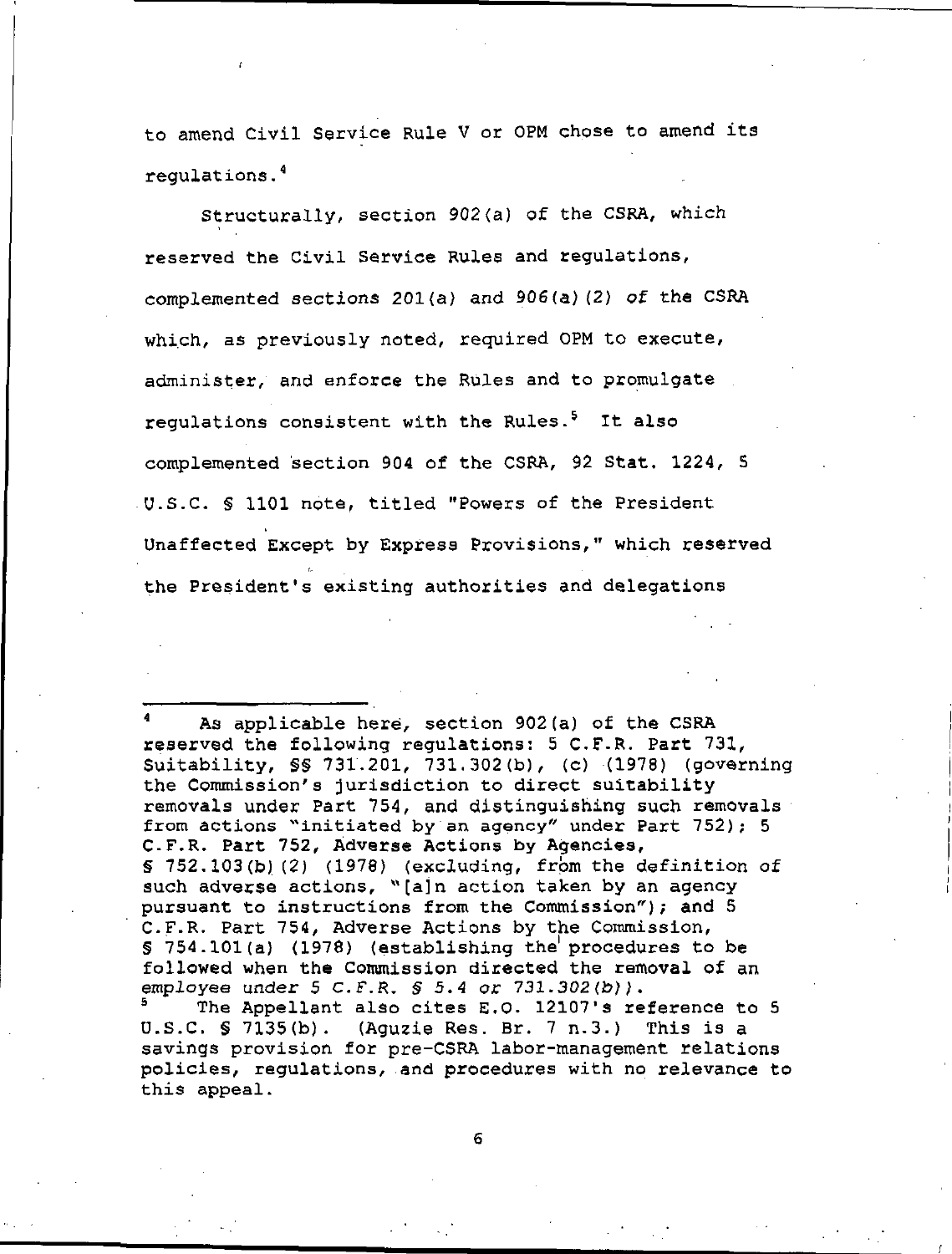"(e]xcept as otherwise expressly provided in" the CSRA (emphasis supplied) ,.

In further support of his argument, Appellant Aguzie argues that "if Congress had intended to exclude OPM's suitability decisions from [the CSRA's adverse action provisions] it would have so stated . . . ." (Aguzie Res. Br. 6.) Yet as OPM noted in its opening brief, the applicable principle of statutory interpretation, set forth by the Federal Circuit in Lackhouse v. Merit Systems Protection Board, points in the opposite direction: Congress is presumed to be aware of the Civil Service Rules in enacting statutes and, if it intends to amend or repeal s a Rule, will so indicate. Lackhouse, 773 F.2d 313, 316 n.6, 317 (Fed. Cir. 1985). Appellant Aguzie's attempt to distinguish Lackhouse on grounds that Civil Service Rule V "facially conflict[s]" with 5 U.S.C. chapter 75 is unavailing, for as 0PM argued in its opening brief, OPM's authority to initiate suitability removals as a regulatory enforcement function is grounded in statute, and does not conflict with employing agencies' separate authority to

As applicable here, section 904 of the CSRA reserved the President's authority to direct the removal of an employee on grounds of suitability, and his delegation of that authority to the. Commission in Rule v of E.O. 10577, as amended.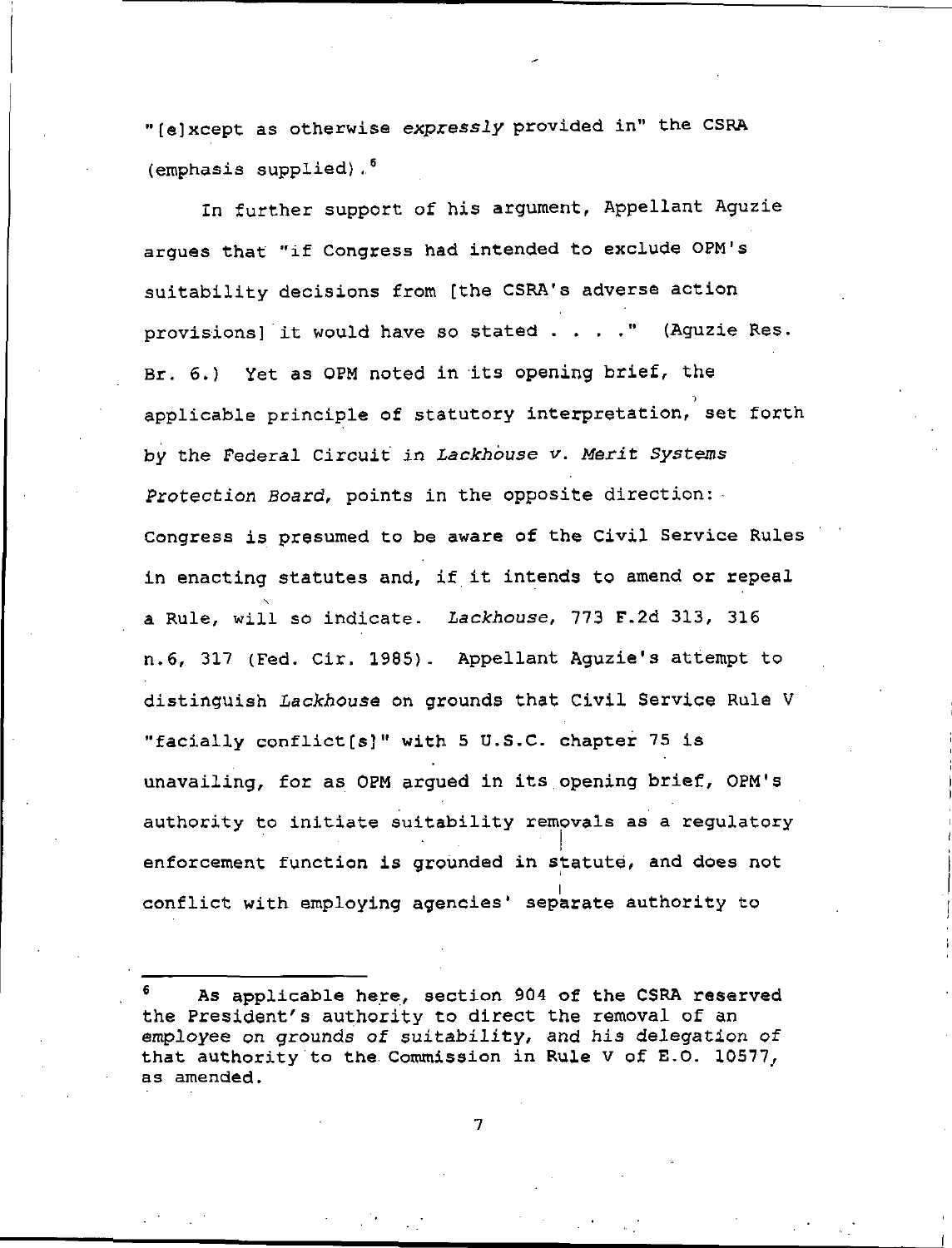initiate adverse action removals as a management function. (Aguzie Res. Br. 12; Agency Opening Br. 7-8, 17-19, 23-25.)

B. The Appellants Fail to Establish that in Passing the CSRA, Congress Implicitly Intended for Suitability Appeals to be Adjudicated as Adverse Actions Under 5 U.S.C. Chapter 75

Appellant Aguzie argues that Congress intended 5 U.S-C. Chapter 75 to comprehensively address the rights of permanent Federal employees facing removal, and that "OPM is attempting to 'carve out' an exception to" those statutory rights. (Aguzie Res. Br. 9-10.) In support of his argument he quotes Lovshin v. Department of the Wavy, where the Federal Circuit noted that "'Chapter 75 was revised to spell out with greater particularity the procedural rights of employees when action is taken thereunder'" including "'minimum rights . . . set out in  $$7513(b).$ '" (Aguzie Res. Br. 12-13, quoting Lovshin, 767 F.2d 826, 834-35 (Fed. Cir. 1985)). He further argues that Lovshin stands for the proposition that "an employee's 'substantive rights' under the civil service laws may not be abridged by an agency's use of different rules and procedures regarding discipline." (Aguzie Res. Br. 13, citing and quoting 767 F.2d at 841-42.)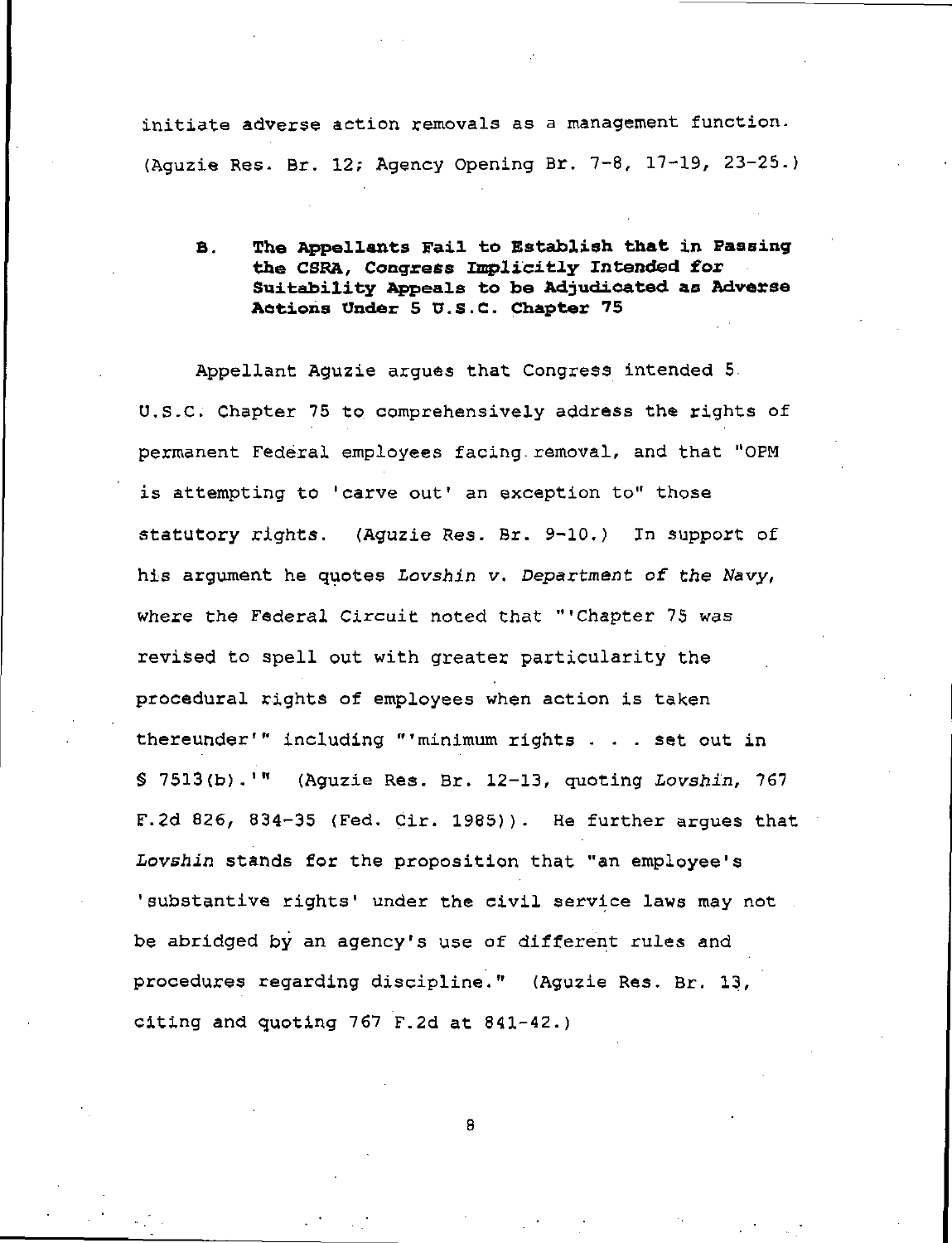The appellant's first point begs the question, as a suitability removal action is not an action taken "under" Chapter 75; rather, it is taken under Civil Service Rule V and 5 C.F.R. Part 731. (Agency Opening Br., passim.) The appellant's second point similarly begs the question because suitability actions are not "disciplinary" actions. In any event, and more to the point, the Lovshin Court did not say in the text cited by the appellant that "an employee's 'substantive rights' under the civil service laws may not be abridged by an agency's use of different rules and procedures regarding discipline." Instead, the Court stated that pursuant to 5 U.S.C.  $\S$  7701(c)(2)(B), an employee may, in appealing a personnel action to the Board, raise an affirmative defense that the agency engaged in a prohibited personnel practice, to protect his "substantive rights" under 5 U.S.C. chapter 23. Lovshin, 767 F.2d at 841-42. It is undisputed that an affirmative defense may be raised in any MSPB appeal, including an appeal of  $\acute{a}$ suitability action, so it is unclear what point the appellant is trying to make here. See  $5 \text{ U.S.C. }$  \$ 7701(a) (giving the Board appellate jurisdiction over "any action which is appealable to the Board under any law, rule, or regulation") and § 7701(c) (2) (providing that in any such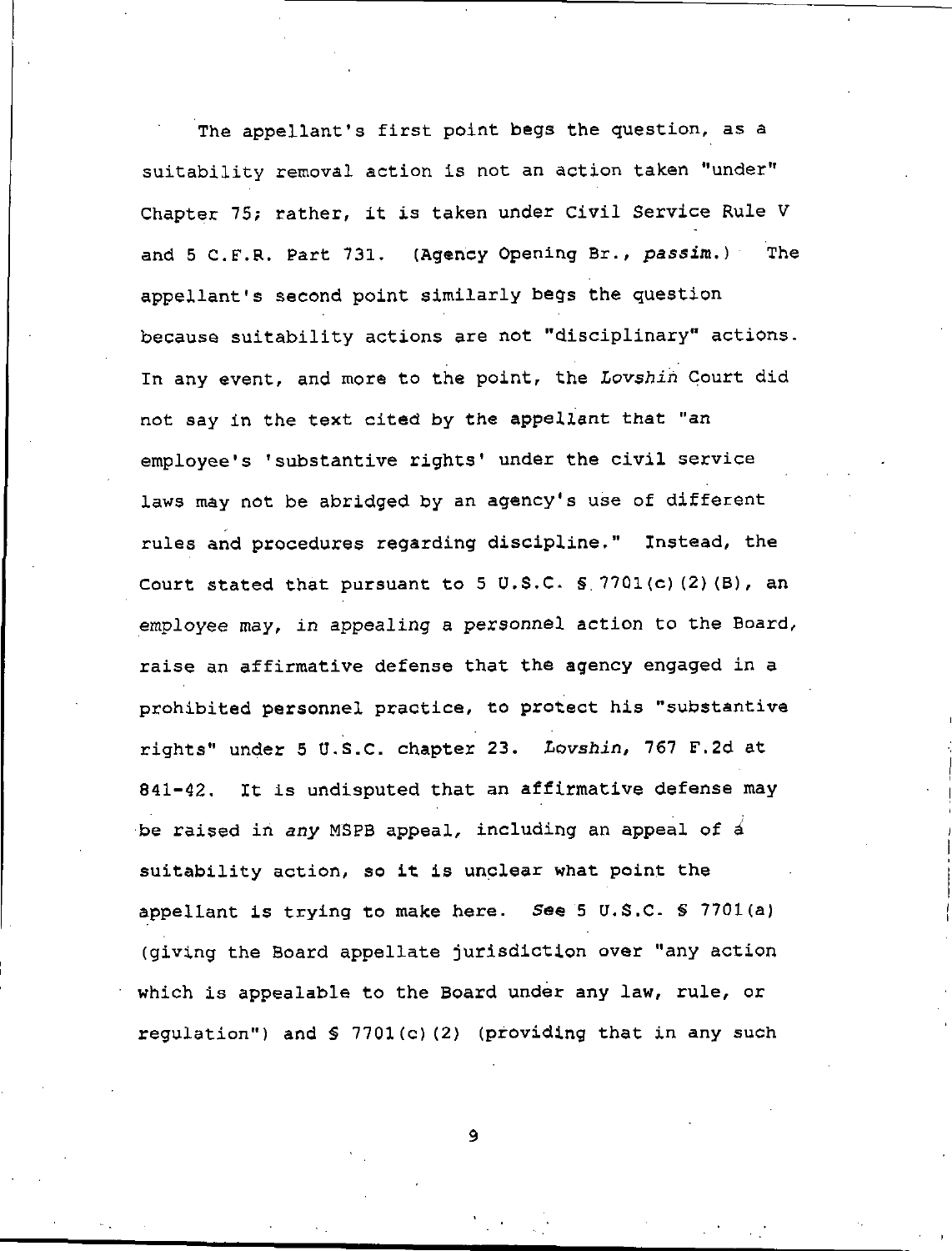appeal, "the agency's decision may not be -sustained" if the employee succeeds in his affirmative defense);  $5^{\circ}$  C.F.R. § 731.501(a) (making suitability actions appealable to the Board, and therefore subject to affirmative defenses).

In further support of his argument that Congress intended 5 U.S.C. Chapter 75 to comprehensively address the rights of permanent Federal employees facing removal, Appellant Aguzie argues that "chapter 43 and chapter 75 procedures are, by statute, mutually exclusive. ... By contrast, there is no statutory provision that would preclude a removal action ostensibly taken under 5 C.F.R. part 731 from being adjudicated under chapter 75 standards." (Aguzie Res. Br, 14-15, citing 110 M.S.P.R. at 278 n.2 (citing 5 U.S.C. § 7512).) Section 7512 of Title 5 enumerates certain actions that are excluded from the definition of an "adverse action," including, in paragraph (D), a performance-based removal under 5 U.S.C, § 4303. Yet there is no indication that the list in S 7512 is intended to be exhaustive, with everything not specifically enumerated constituting an "adverse action." As a matter of statutory interpretation, "[n]ot every silence is pregnant. ... In some cases. Congress intends silence to rule out a particular statutory application, while in others Congress' silence signifies merely an expectation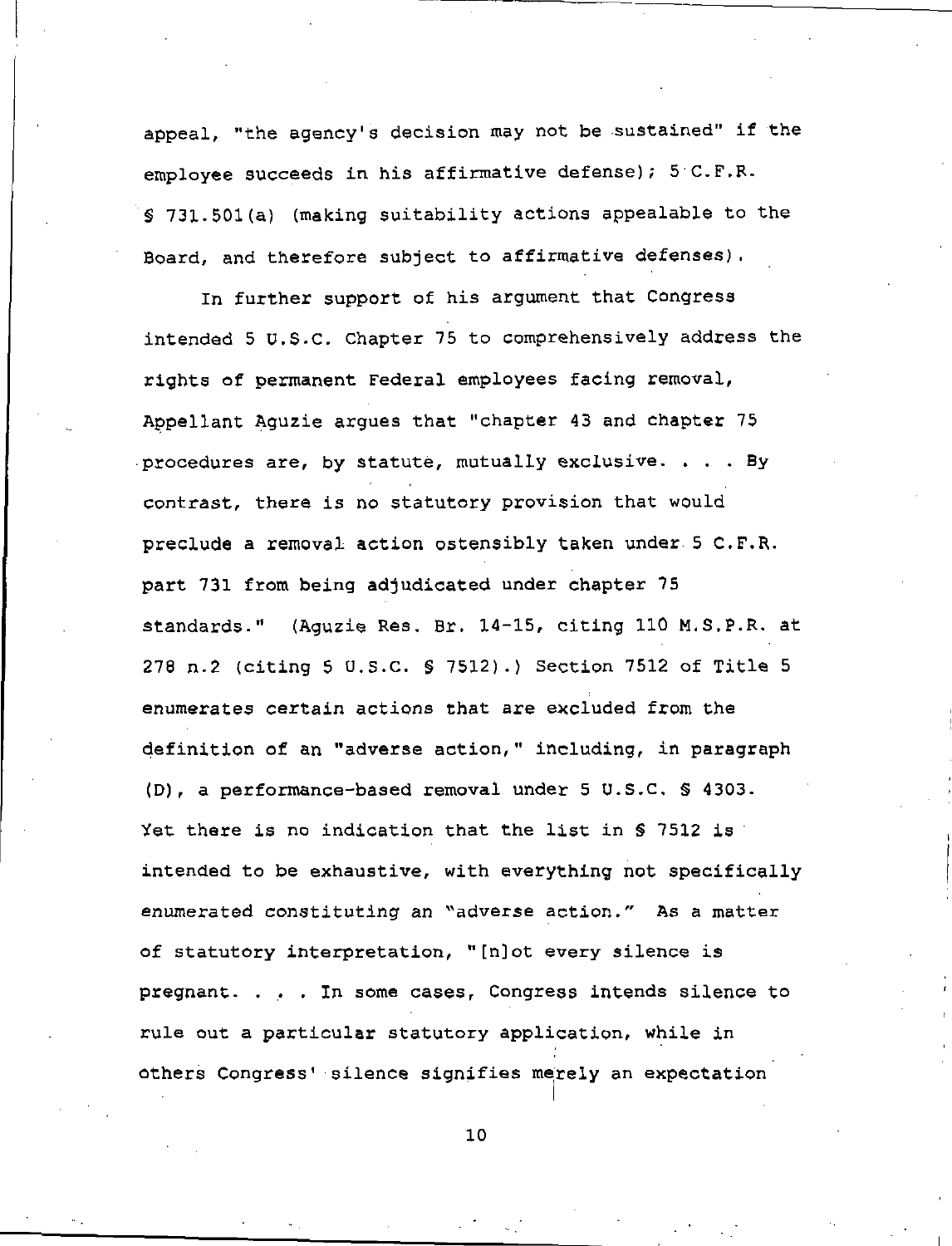that nothing more need be said in order to effectuate the relevant legislative objective. An inference drawn from / congressional silence certainly cannot be credited when it is contrary to all other textual and contextual evidence of congressional intent." Burns v. United States, 501 U.S. 129, 136 (1991) (internal citations and quotations omitted).

As noted infra, the context of section 204(a) of the CSRA, by which 5 U.S.C. § 7512 was enacted, included: 1} section 904 of the CSRA, which reserved the President's authorities and delegations; 2) section 902(a) of the CSRA, which reserved the existing Civil Service Rules and regulations governing suitability removals; and 3) sections 201(a) and 906(a)(2) of the CSRA, which required 0PM to execute, administer, and enforce those Rules and to promulgate regulations consistent with them. Further, the history of the statute shows that there was a legislative purpose in specifically excluding certain actions, such as Chapter 43 performance actions, from the Chapter 75 definition of an adverse action. Prior to the enactment of the CSRA, agencies were required to take performance actions under Chapter 75, a requirement that the CSRA eliminated. See Lovshin, 7S7 F.2d at 630-31; See also S. Rep. No. 95-969 (1978), at 39-40, as reprinted in 1978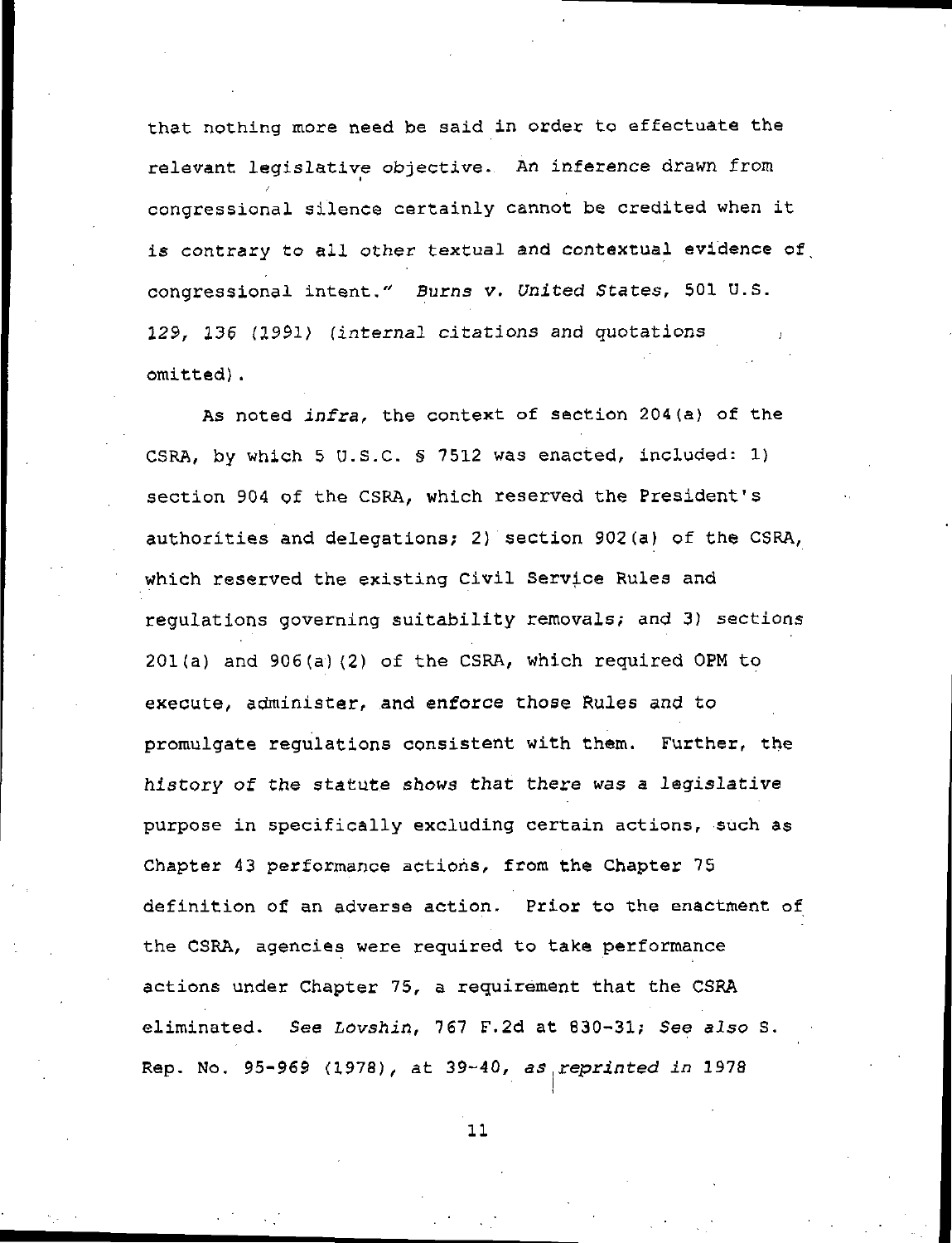U.S.C.C.A.N. 2723, 2761-62. Nothing needed to be said about the existing suitability program to meet the legislative objective of distinguishing the new performance actions established by the CSRA from adverse actions, because the suitability program was already distinct.

More broadly, the exceptions in section 7512 served to <sup>w</sup>.conform[] this section to other provisions in title V" governing removals. S. Rep. No. 95-969, at 50, as reprinted in 1978 U.S.C.C.A.N. at 2772. It was unnecessary to list suitability removals to effectuate this legislative objective, because the suitability removal authority was reserved by uncodified provisions of the CSRA, not by codified provisions requiring conforming language. $7$ 

In 5 U.S.C. §§ 7513(a) and 7514, Congress gave 0PM the authority to interpret any ambiguity in § 7512's coverage, and 0PM's reasonable interpretive regulations are entitled to deference. (See Agency Opening Br. 16, citing Chevron

<sup>1</sup> Foreclosing OPM-initiated suitability actions would appear to be unnecessary for achieving the CSRA's overarching goal of empowering agencies to take actions against unsatisfactory employees without unnecessary delays. See, e.g., S. Rep. No. 95-969, at 3-4, 9-10, 40, as reprinted in 1978 U.S.C.C.A.N: at 2725-26, 2731-32, 2762, 2773; H.R. Rep. No. 95-1403, at 2, 4, 7 (1978), and President's March 2, 1978 Message to Congress therein, as reprinted in Staff of H. Comm. on Post Office & Civil Service, 96th Cong., Legislative History of the Civil Service Reform Act of 1978, at 636, 639, 641, 644 (Comm. Print 1979).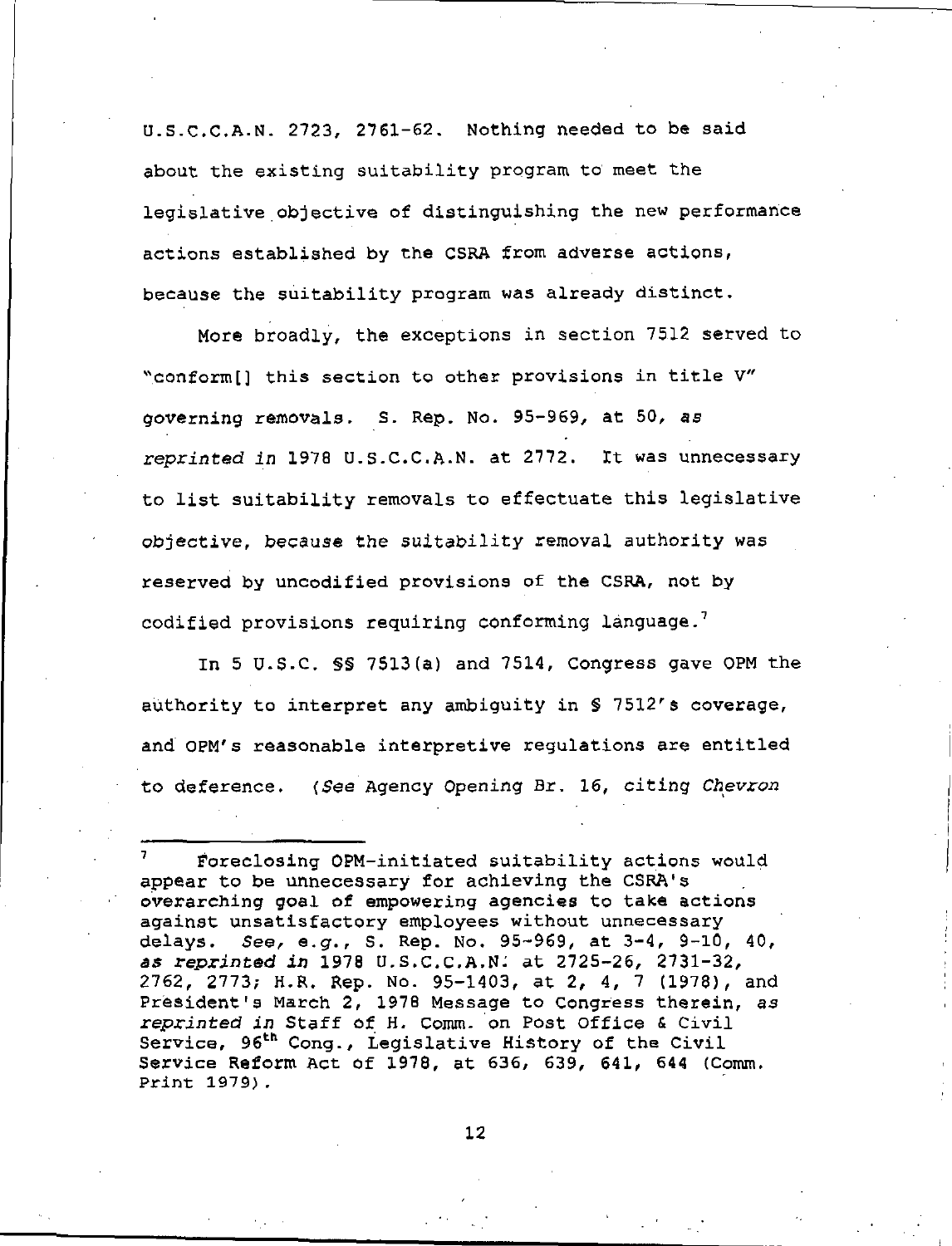'U.S.A., Inc. v. Natural Res. Def. Council, 467 U.S. 937 (1984).) If there is any doubt about whether a suitability action is an "adverse action" under 5 U.S.C. § 7512, it is resolved by 0PM<sup>1</sup>s interpretive regulations at 5 C.F.R. § 752.4Ql(b)(10), which exclude a suitability action taken under 5 C.F.R. Part 731 from Chapter 75's definition of an adverse action. (Agency Opening Br. 14-15.)<sup>8</sup>

# C. The Appellants Fail to Establish that the Board's and the Federal Circuit'a Case Law Recognize Suitability Removals as Adverse Actions

Appellant Aguzie argues that "in many cases involving permanent Federal employees, suitability removals are processed under 5 C.F.R. part 752 and include consideration of the Douglas factors." (Aguzie Res, Br. 12.) In support, he cites Kissner v. Office of Personnel Management as having applied the Douglas factors applicable to Chapter 75 removals in reviewing the Agency's suitability action. (Id. 11-12, citing Kissner, 792 F.2d 133, 134-35 (Fed. Cir. 1986).)

The Agency's suitability regulations, likewise, exclude a suitability action from the' definition of an adverse action, and the Board's own jurisdictional regulations treat an adverse action under Chapter 75 and a suitability action under 5 C.F.R. Part 731 as.distinct appealable actions. (See Agency Opening Br. 14-15, 16 & n.6, citing 5 C.F.R. §§ 731.203(f), 1201-3(a)(2), 1201.3(a)(7).)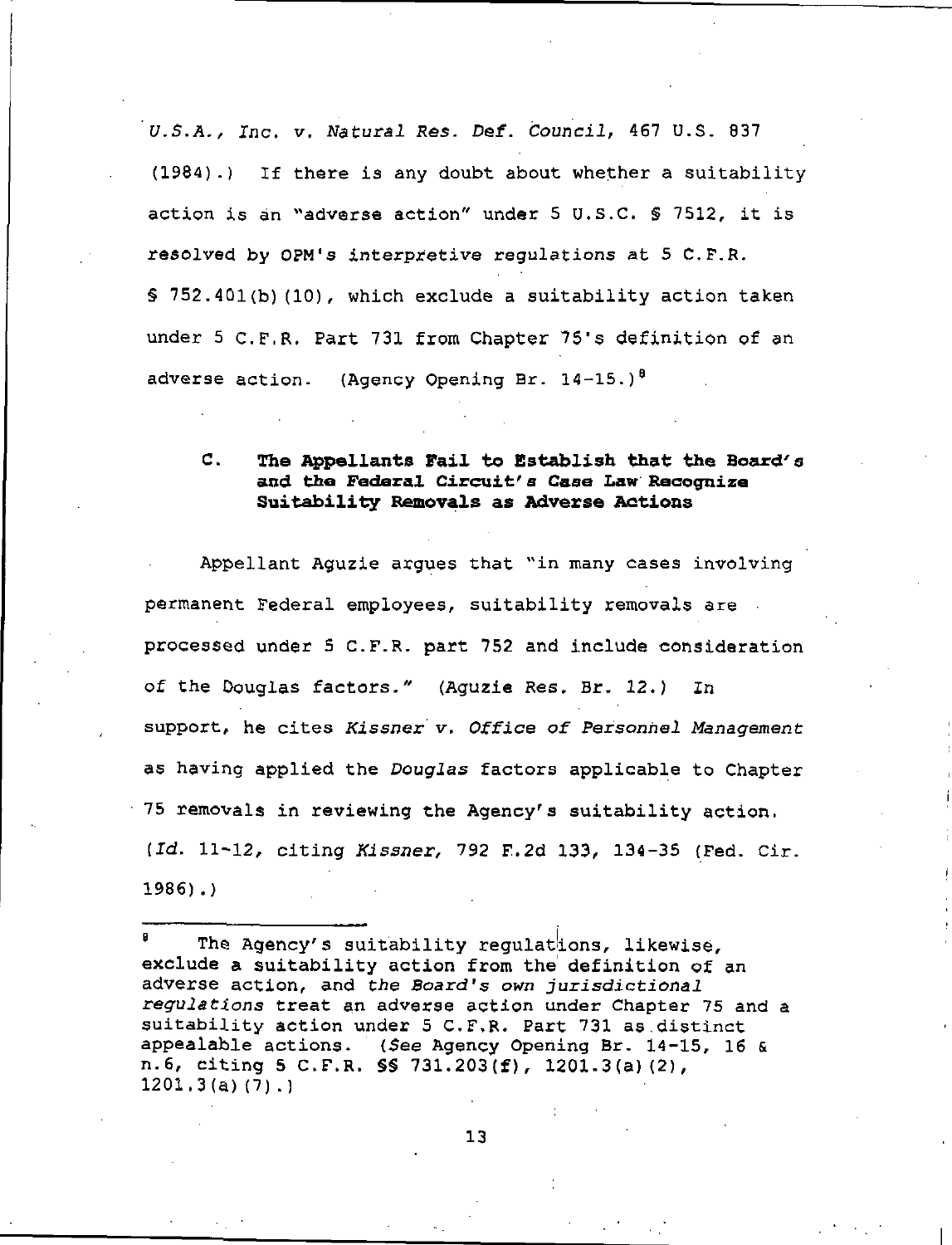These arguments are unavailing, for when the Board had this question squarely before it, the Board concluded, as the discussion below will demonstrate, that it had no basis to attempt to "mitigate" the suitability actions that resulted from the determinations of unsuitability the Board was reviewing. See Shelton v. Office of Personnel Management, 42 M.S.P.R. 214, 221 (1969), aff'd, 904 F.2d 46 (1990) (table). This holding was reaffirmed by the Federal Circuit's decision, in Folio v. Department of Homeland Security, that the Board's jurisdiction to review suitability determinations is limited by OPM regulation and does not include the authority to review the suitability action taken. 402 F.3d 1350, 1355 (Fed. Cir. 2005). Consistent with Folio, the Board has recognized that it has no jurisdiction to review the appropriateness of a suitability action, and that if fewer than all the charges are sustained, the Board must remand the case to OPM for a determination of the appropriateness of the action. Doerr v. Office Qf Pezs. Mgmt., 104 M.S.P.R. 196, 202 (2006); Sosa v. Office of Pers. Mgmt., 101 M.S.P.R. 583, 565 (2006) .

The Agency is unaware of any case in which the Board or the Federal Circuit has reviewed a suitability removal as an adverse action under Chapter 75. The Agency

14

• I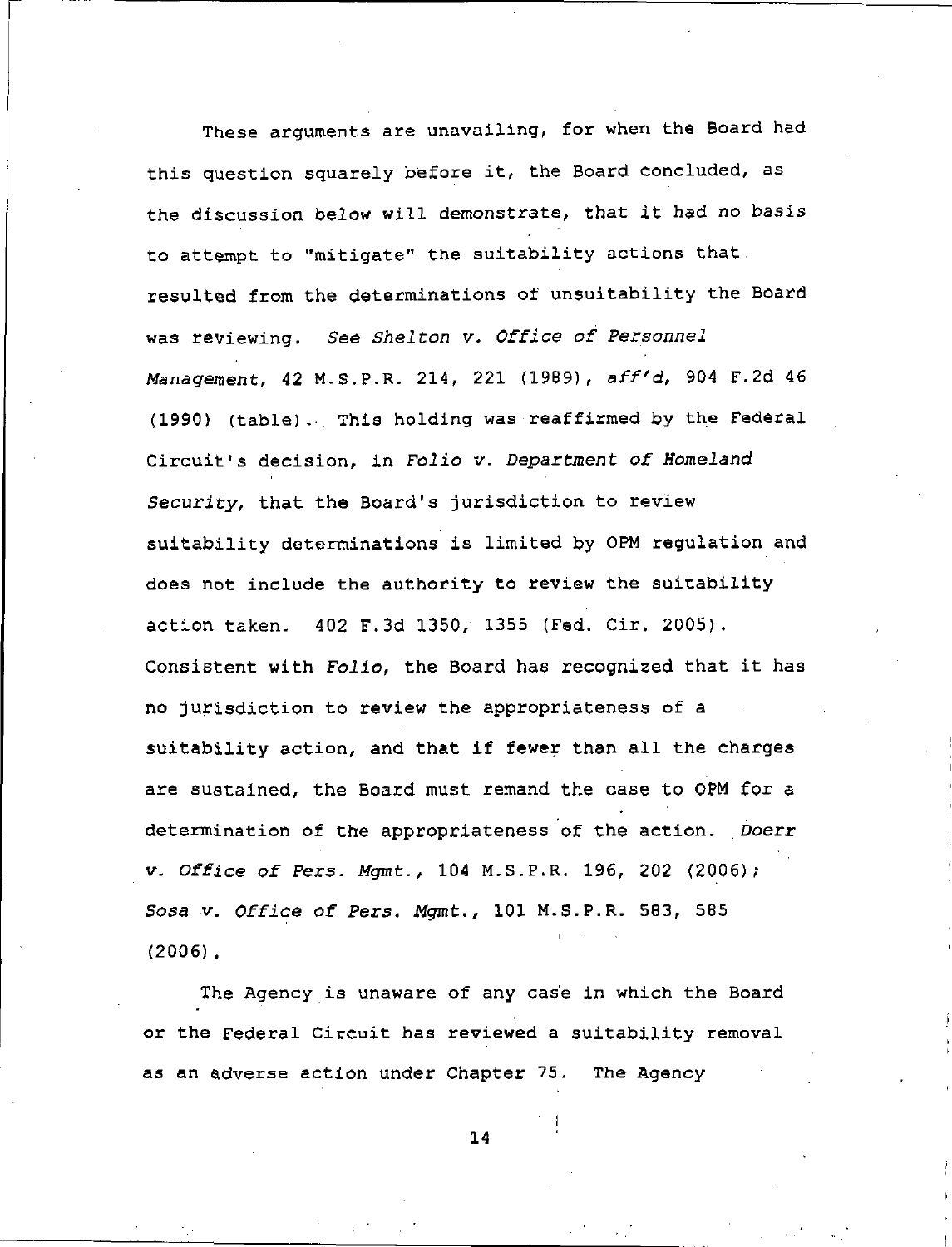previously noted that the Board and the Federal Circuit have only cited 5 C.F.R. Part 731, not Part 752, as the regulation governing the Agency's action or the Board's appellate jurisdiction in suitability removal appeals. (See Agency Opening Br. 16-17, citing Doerr v. Office of Pers. Mgmt., 104 M.S.P.R. 196 (2006); Sosa v. Office of Pers, Mgmt., 101 M.S.P.R. 583 (2006); McCiain v. Office of Pers. Mgmt., 76 M.S.P.R. 230 (1997); Kissner v. Office of Pers. Mgmt., 792 F.2d 133 (Fed. Cir. 1986); Shelton v. Office of Pers. Mgmt., 42 M.S.P.R. 214, 221 (1989), aff'd, 904 F.2d 46 (Fed. Cir. 1990) (table).)<sup>9</sup>

To be sure, the Federal Circuit in Kissner, and the Board in three of the other early cases, Swift, Morderosian, and McCreary, appeared to assume that Douglas factor balancing was applicable to Part 731 actions, without suggesting that a Part 731 action could be adjudicated under Chapter 75. See Kissner, F.2d at 134-35 (finding that the petitioner failed to establish his

See also Reed v. Office of Pers. Mgmt., 74 M.S.P.R. 616 (1997); Swift v. Office of Pers. Mgmt., 48 M.S.P.R. 441 (1991); Morderosian v. Office of Pers. Mgmt., 42 M.S.P.R. 371 (1989); Logan v. Office of Pers. Mgmt., 38 M.S.P.R. 615 (1988); DeAngelis v. Office of Pers- Mgmt., 28 M.S.P.R. 456 (1995); Kissner, 28 M.S.P.R. 392 (1985) (also citing OPM's former suitability regulation in Part 754), aff'd, 792 F.2d 133; McCreary v. Office of Pers. Mgmt., 27 M.S.P.R. 459 (1985).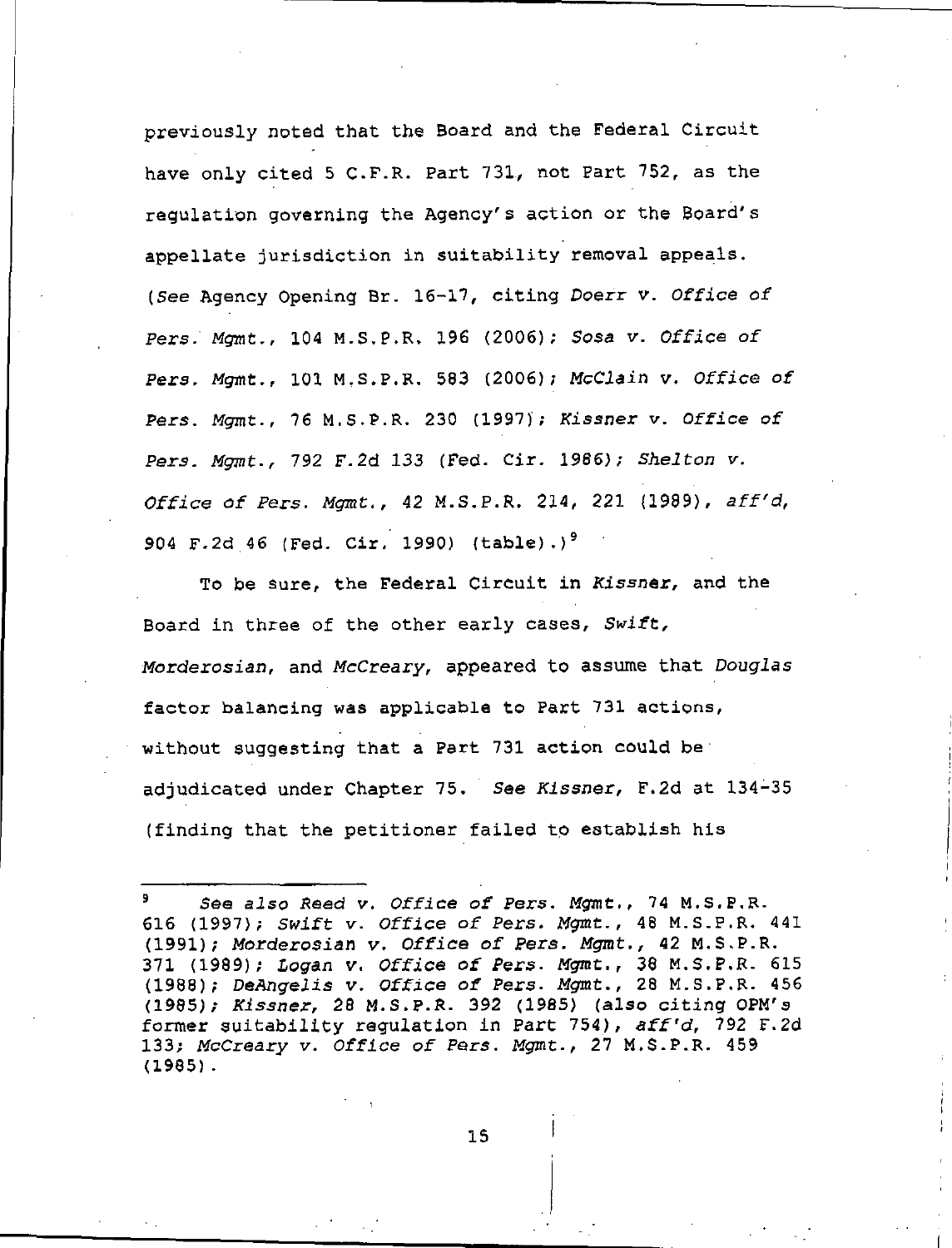potential for rehabilitation); Swift, 48 M.S.P.R. at 446, and McCreary, 27 M.S.P.R. at 462 (finding that the administrative judge appropriately considered mitigating factors in reviewing the appropriateness of the suitability action); Morderosian, 42 M.S.P.R. at 374-75 (finding that the administrative judge appropriately applied aggravating factors in reviewing the appropriateness of the suitability action). Yet when the issue was directly presented, as noted.above, the Board stated that it had no basis in case law to engage in *Douglas* balancing in reviewing an action under Part 731. .

In Shelton v. Office of Personnel Management, for example, in a non-precedential decision, a Federal Circuit panel remanded a suitability removal to the Board and ordered it to mitigate the action. Shelton, 809 F.2d 787 (Fed. Cir. 1986) (table) (affirming in part, reversing in part, and remanding 28 M.S.P.R. 389 (1985)). On remand, the Board mitigated the removal to a suspension, but did so only "[i]n compliance with the Court's unpublished remand decision," stating that the Board's Opinion and Order, "like the court's unpublished opinion, is limited to the specific circumstances of this case, and will not be considered precedential or binding in future cases." 34 M.S.P.R. 356 (1987) (NP).

16

i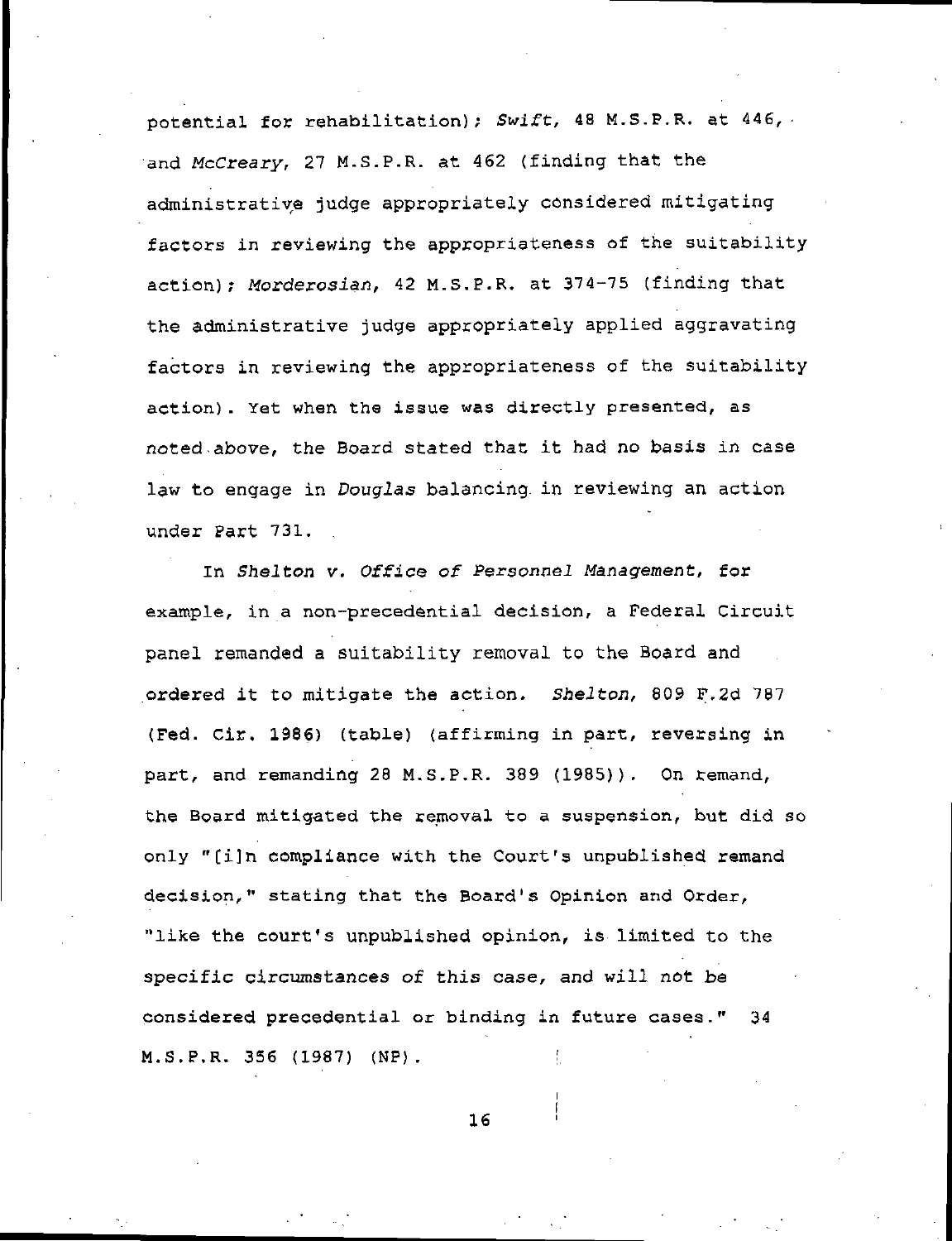In a precedential decision reviewing appellant . Shelton's request for attorney fees, however, the Board then noted that it "has no precedent for applying the Douglas case to mitigate an 0PM action under 5 C.F-R- part 731, once 0PM has determined that an employee or applicant is unsuitable for Federal employment. Although 0PM sets forth factors it must consider in determining whether its action under part 731 will promote the efficiency of the service, those factors go to the very essence of the suitability determination in the first instance, and not to the propriety of the 'penalty' flowing therefrom." 42 M.S.P-R. 214, 221 (1969), aff'd, 904 F.2d 46 (1990) (table); accord, Hutchcraft v. Dep't of Transp. , 55 M.S.P.R. 138, 143 (1992), aff'd, 996 F.2d 1235 (Fed. Cir. 1993) (table).

Subsequent case law reaffirms that there is no basis in regulation or judicial precedent to mitigate a suitability removal under Part 731, let alone treat such a removal as an adverse action subject to Chapter 75 procedures. In particular, the Federal Circuit has adopted this principle.

! The Federal Circuit ruled in Folio v. Department of Homeland Security that ^Congress granted 0PM the authority to define the scope of the Board's authority" to review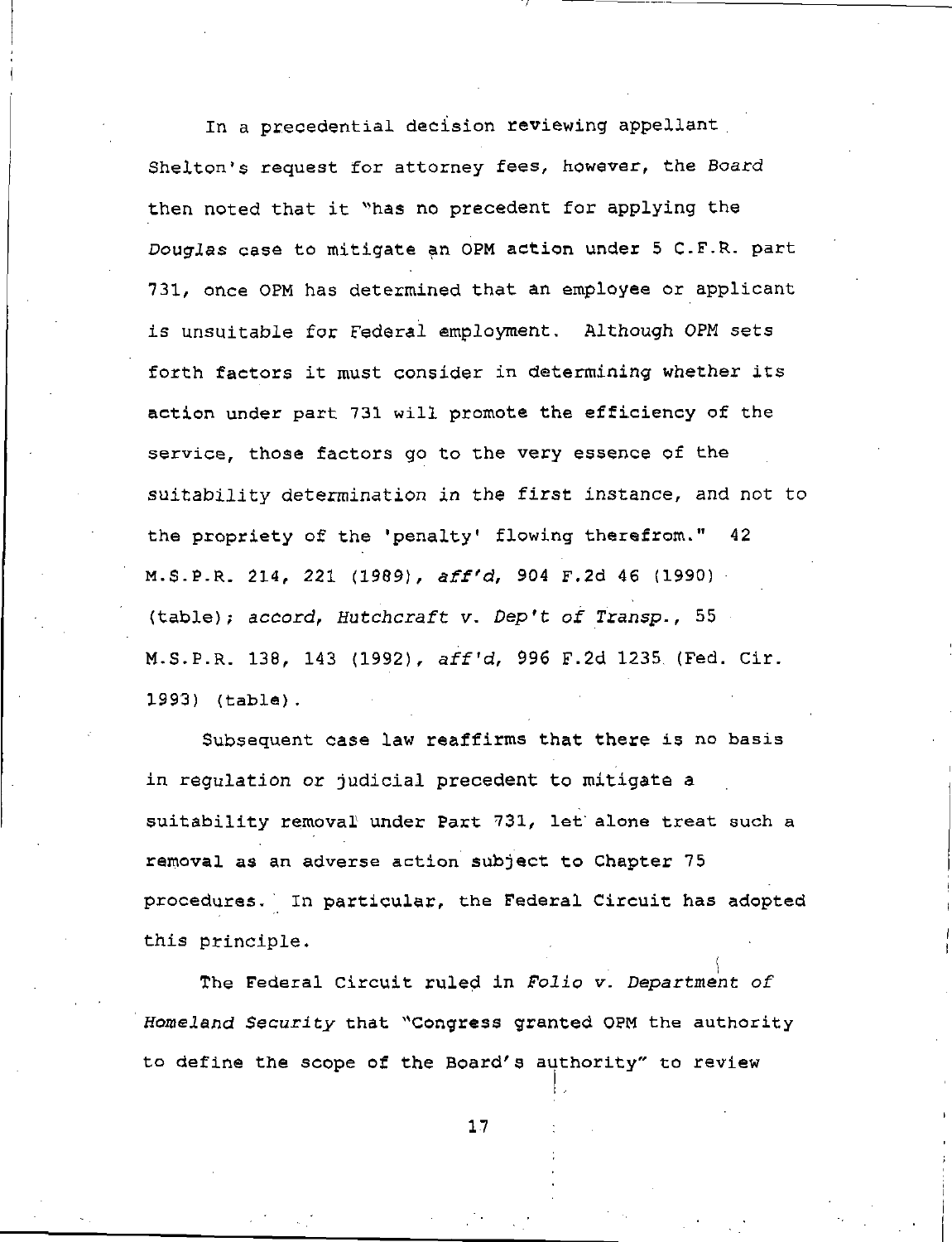suitability determinations, and that under 0PM's regulations in 5 C-F.R. § 731.501, '"the Board may consider all aspects of a suitability determination, except the actions taken pursuant to it." (See Agency Opening Br. 13, citing Folio, 402 F.3d 1350, 1355 (Fed. Cir. 2005).)

The Board has appropriately applied Folio as sustaining a limited scope of review. Citing Folio, the Board recently ruled that the Board cannot review the appropriateness of a suitability removal action when all of the charges are sustained; and that the Board must remand the case to OPM for a determination of the appropriateness of the removal action when fewer than all of the charges are sustained, rather than reviewing the appropriateness of the action itself. Sosa, 101 M.S.P.R. at 585; Doerr, 104 M.S.P.R. at 202. Appellant Aguzie's attempt to distinguish Folio, Sosa, and Doerr on the facts misapprehends the nature of the decisions, which recognize fundamental limitations on the Board's appellate jurisdiction over suitability determinations. (See Aguzie Res. Br. 8-9, 11.)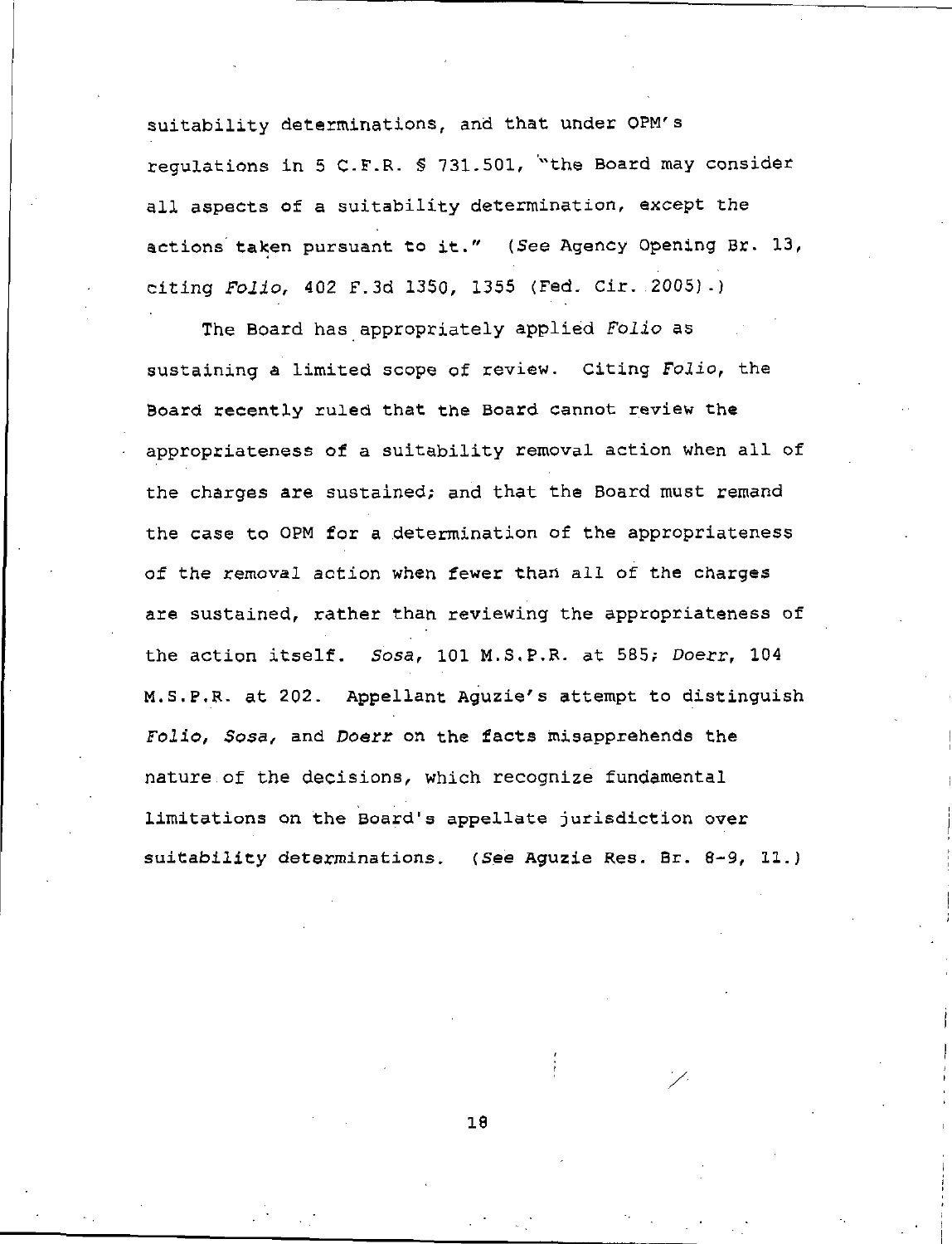D. The Appellants Fail to Establish that OPM's Suitability Regulations Violate Employees' Fifth Amendment Due Process Rights, or Require a Standard of Proof Inconsistent with 5 U.S.C. § 7701

Appellant Scott argues that suitability removals violate procedural due process under the Fifth Amendment because they are undertaken by OPM rather than by the employing agency, thereby allegedly denying the employee an adequate opportunity to respond to the charges. (Scott Res. Br. 11-12.) OPM's suitability regulations are clearly constitutionally adequate because they afford a tenured civil servant facing removal a pre-termination notice and an opportunity to respond to charges, as well as a posttermination hearing. See 5 C.F.R. §§ 731.302 to 731.304, 731,501; Cleveland Bd. of Educ. v. Loudermill, 470 U.S. 532, 545-46 (1985).

Appellant Aguzie similarly argues that OPM's suitability regulations are procedurally inadequate because the Agency need only prove its case by substantial evidence. (Aguzie Res. Br. 14,) The Appellant, howevet, is simply mistaken as to this point. Under 5 U.S.C. § 7701(c)(1)(B), except in the case of a Chapter 43 performance action, "the decision of the agency shall be sustained . . . only if the agency's decision . . . is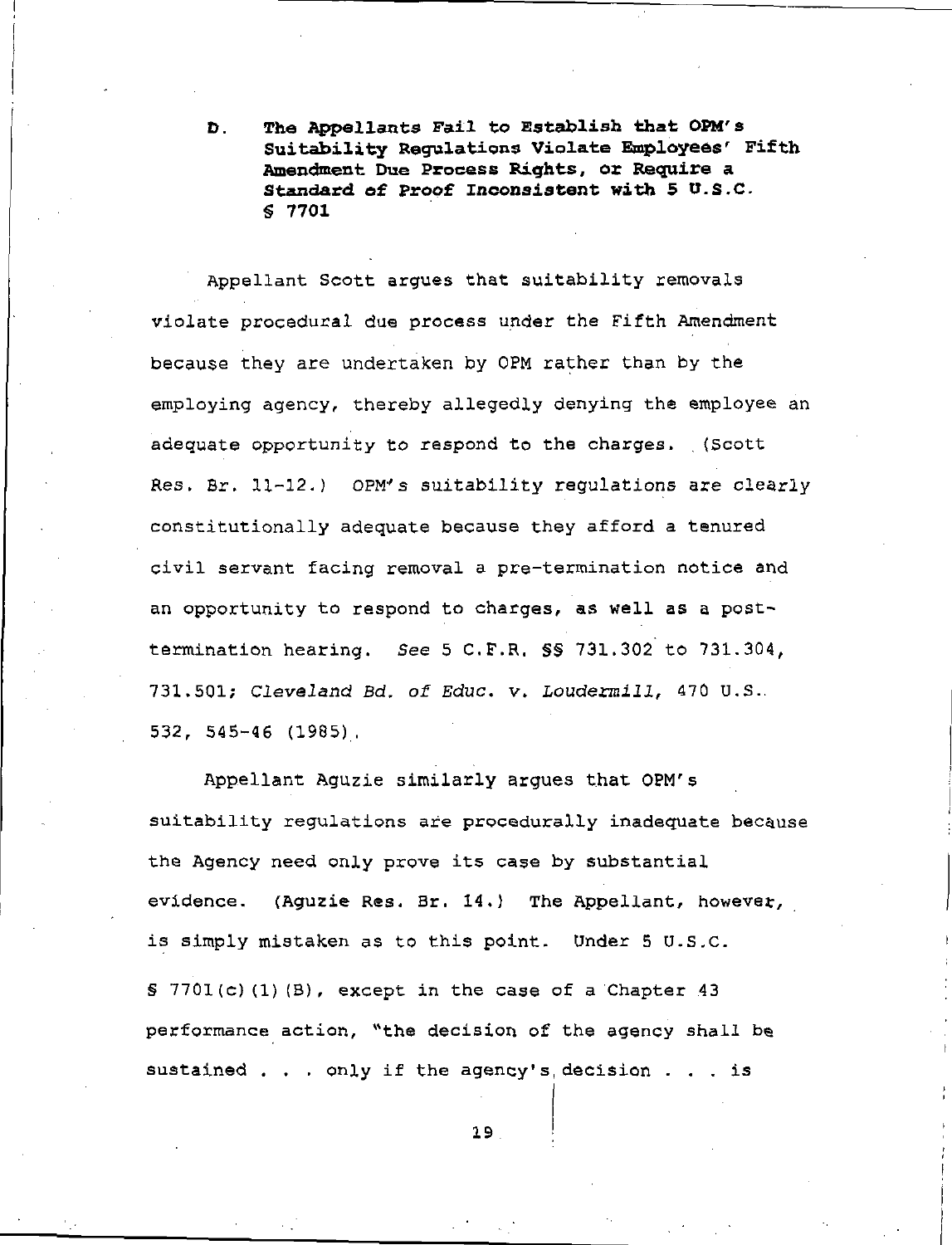supported by a preponderance of the evidence." This standard, of proof is equally applicable in adverse action appeals and suitability appeals. (See Agency Opening Br. 26.)

# Conclusion

For the reasons stated in the Agency's opening brief and in this brief, an individual removed under Civil Service Rule V and 5 C.F.R. Part 731 is entitled to appeal his removal under Part 731, and may not appeal his removal under 5 U.S.C. § 7513(d). The Board must review whether an unfavorable suitability determination is supported by preponderant evidence under the standards OPM has prescribed in 5 C.F.R. Part 731. When the Board sustains an unfavorable suitability determination, the Board is foreclosed from reviewing the appropriateness of a removal action taken pursuant to that determination.